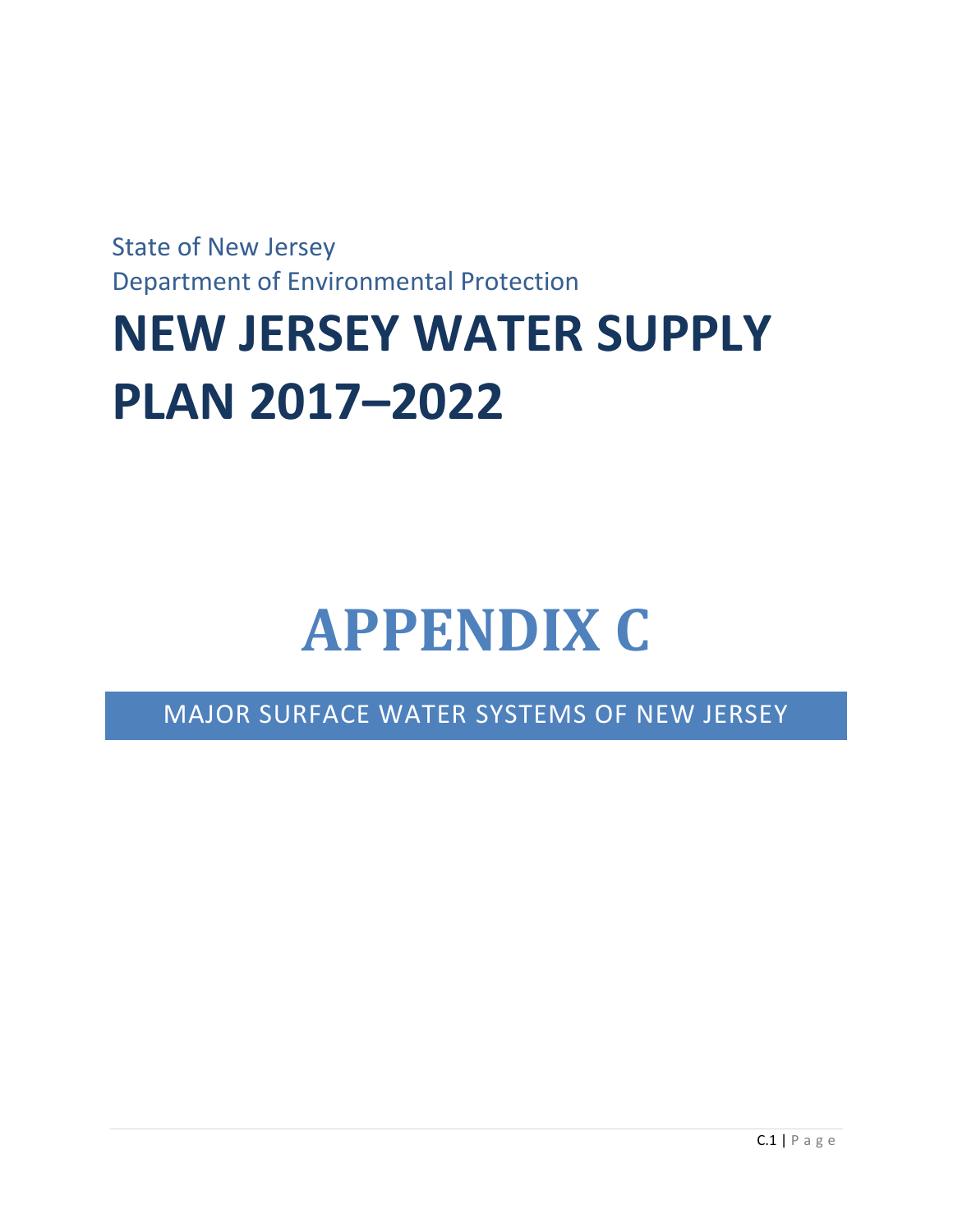The following section describes the major surface water reservoirs systems in New Jersey by drought region.

## **NORTHEAST DROUGHT REGION**

### **NORTH JERSEY DISTRICT WATER SUPPLY COMMISSION**

North Jersey District Water Supply Commission (NJDWSC) operates the Wanaque Reservoir, Ramapo pumping station, and Monksville/Wanaque South – Two Bridges Pump Station as one system. The Wanaque Reservoir, completed in 1929, is located in northeastern New Jersey, directly above the town of Pompton Lakes on the Wanaque River. In 1987, construction was completed on the Monksville Reservoir, also located on the Wanaque River, and just upstream of the Wanaque Reservoir, which culminated in total reservoir storage of 36.6 BG.

The NJDWSC reservoirs, Wanaque (29.6 BG) and Monksville (7.0 BG), are filled from three sources. The first source is the Wanaque River. Both Wanaque and Monksville are "on-stream" reservoirs on the Wanaque River. The Wanaque Reservoir, with a 94.4 square mile drainage area and a storage capacity of 29.6 BG, has a 10 MGD passing flow requirement downstream on the Wanaque River. The second source is the Ramapo River. The NJDWSC operates a pump station on the Ramapo River that can pump approximately 150 MGD of water into the Wanaque Reservoir, provided a 40 MGD passing flow requirement is maintained downstream of the pump station. The third source available is the Wanaque South -Two Bridges Pump Station, which consists of a single intake located on the Pompton River, upstream of the confluence of the Pompton and Passaic Rivers. From this pump station, six pumps can divert up to 250 MGD of water into the Wanaque Reservoir or into the Oradell Aqueduct, provided a minimum passing flow of 92.6 MGD is maintained in the Passaic River and required temperature and dissolved oxygen levels are met.

The NJDWSC consists of 13 member municipalities and water systems. The current approved safe yield of 190 mgd is distributed as follows:

| <b>Municipality</b> | <b>Daily Allocation of Currently Approved</b><br>Safe Yield (mgd) |
|---------------------|-------------------------------------------------------------------|
| <b>Bayonne</b>      | 10.5                                                              |
| <b>Bloomfield</b>   | 7.51                                                              |
| <b>Cedar Grove</b>  | 1.2                                                               |
| Clifton (PVWC)      | 6.345                                                             |
| <b>Glen Ridge</b>   | 0.705                                                             |
| Kearny              | 13                                                                |
| <b>Montclair</b>    | 5.7                                                               |
| Patterson (PVWC)    | 18.8                                                              |
| Passaic (PVWC)      | 10.34                                                             |
| <b>Newark</b>       | 49.4                                                              |
| <b>Nutley</b>       | 3                                                                 |
| Wayne               | 9.5                                                               |

#### **Table C.1. North Jersey District Water Supply Commission allocations.**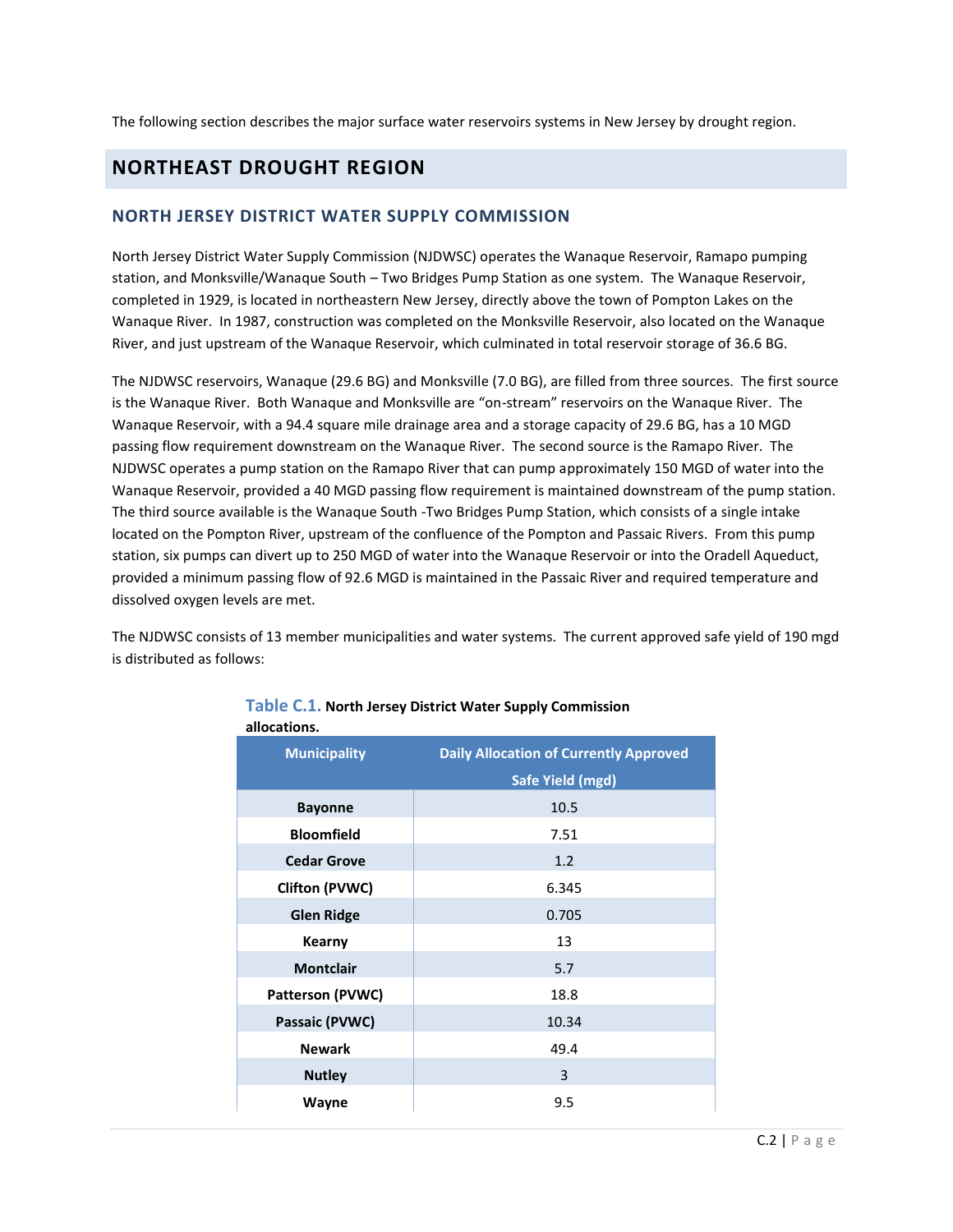| allocations.        |                                               |
|---------------------|-----------------------------------------------|
| <b>Municipality</b> | <b>Daily Allocation of Currently Approved</b> |
|                     | <b>Safe Yield (mgd)</b>                       |
| <b>Suez</b>         | 48                                            |

## **Table C.1. North Jersey District Water Supply Commission**

### **SUEZ WATER NEW JERSEY**

 $\overline{a}$ 

Suez New Jersey serves water to Alpine, Bergenfield, Bogota, Carlstadt, Cliffside Park, Closter, Cresskill, Demarest, Dumont, East Rutherford, Edgewater, Emerson, Englewood, Englewood Cliffs, Fair Lawn, Fairview, Fort Lee, Franklin Lakes, Hackensack, Hasbrouck Heights, Haworth, Hillsdale, Leonia, Little Ferry, Lodi, Maywood, Montvale, Moonachie, New Milford, Northvale, Norwood, Old Tappan, Oradell, Palisades Park, Paramus, Ridgefield, Ridgefield Park, River Edge, River Vale, Rochelle Park, Rockleigh, Rutherford, Saddle Brook, South Hackensack, Teaneck, Tenafly, Teterboro, Upper Saddle River, Wallington, Washington Township, Westwood, Woodcliff Lake, Wood-Ridge, Guttenberg, Hoboken, North Bergen, Secaucus, Union City, Weehawken, West New York and other towns through wholesale contracts. In addition to water received through it's co-ownership of the Wanaque South project with NJDWSC, Suez Water (previously United Water New Jersey-UWNJ) system consists of four reservoirs in the Hackensack River Basin, four surface water diversions (the Wanaque-South project and intakes on the Saddle River, Hirschfeld Brook and Sparkill Creek), and a series of groundwater wells. The combined storage of the four reservoirs is approximately 13.9 billion gallons (BG). The total safe yield of UWNJ system is 126.5 MGD.

The four Hackensack River Basin reservoirs are as follows:

- Lake Deforest Reservoir is located 0.8 miles north of West Nyack, Rockland County, New York. The reservoir has a drainage area of 27.5 square miles and storage capacity of 5.67 BG.<sup>1</sup> The importance of interstate agreements and cooperation is clear considering that Suez New Jersey is reliant upon this source, which is located in New York State.
- Lake Tappan, downstream of Lake Deforest, is located 0.5 miles north of Old Tappan in Bergen County. The reservoir has a drainage area of 49 square miles and a storage capacity of 3.853 BG.
- Woodcliff Lake is a dammed impoundment along Pascack Brook, a tributary to the Hackensack River. The Lake is located 0.7 miles north of Hillsdale in Bergen County. The reservoir has a drainage area of 19.4 square miles and storage capacity of 0.871 BG.
- The Oradell Reservoir is the terminal impoundment of the Suez New Jersey system and is located on the Hackensack River at Oradell in Bergen County. The reservoir has a drainage area of 113 square miles and a storage capacity of 3.507 BG.

As an equal partner in the Wanaque-South Project with the NJDWSC, Suez New Jersey currently receives up to 48.0 MGD of water via the Oradell Aqueduct, a 17-mile pipeline that connects NJDWSC's Wanaque system and Suez's Oradell Reservoir. Intakes and pump stations on the Saddle River, Harshfeld Brook and Sparkill Creek can also be

<sup>1</sup> Located entirely in New York State, Lake DeForest principally is used to serve customers of Suez New York. However, under a bi-state agreement and Suez NY permitting condition**,** minimal releases from Lake Deforest must be made under certain conditions to maintain flow in the Hackensack River.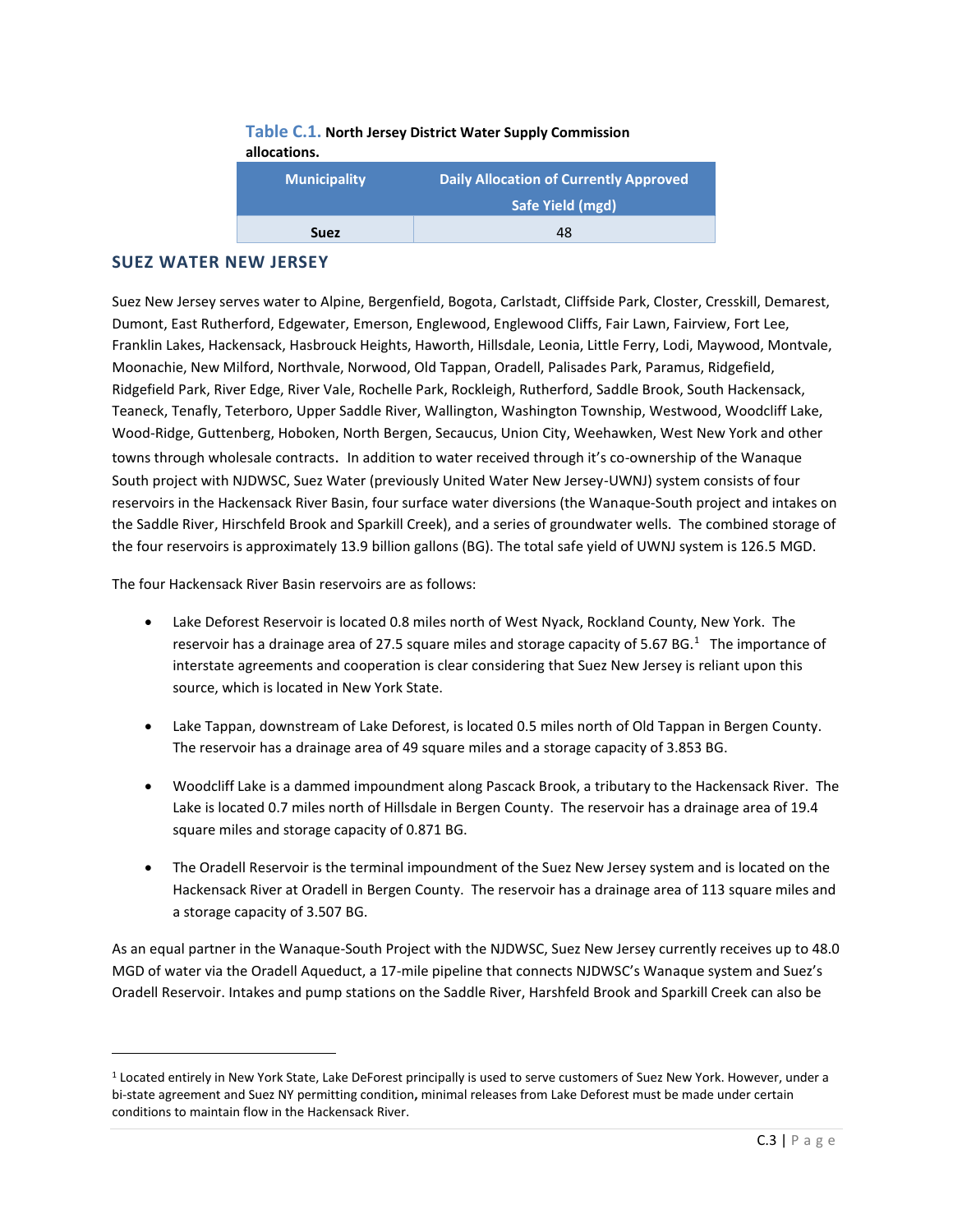used to provide additional storage in the Oradell Reservoir. Finally, Suez operates raw water wells which deliver water into nearby surface sources flowing into the Oradell Reservoir.

## **PASSAIC VALLEY WATER COMMISSION**

The Passaic Valley Water Commission (PVWC) treats and supplies water to the towns of Passaic, Paterson, Clifton, Lodi, Elmwood Park, Prospect Park, Little Falls, West Paterson, and other communities through wholesale contracts. The PVWC operates three intakes on the Pompton and Passaic Rivers (Jackson Avenue, Two Bridges, and Little Falls), and an off-stream reservoir, known as Point View. The Jackson Avenue Pump Station on the Pompton River houses five pumps with a capacity of 10 MGD each. PVWC is permitted to divert 1,550 MGM from this intake to fill the Point View Reservoir, but must maintain a 136.2 cubic feet per second (cfs) passing flow at the United States Geological Survey (USGS) gaging station, located downstream of the Jackson Avenue diversion. The Point View Reservoir has a maximum storage capacity of 2.9 BG. During times of low flow, releases are made from the reservoir to the Pompton River to ensure 75 MGD is available for diversion by PVWC at the Little Falls Pump Station and treatment plant. In addition, PVWC must maintain a minimum passing flow of 0.62 cfs for the Haycock Brook, immediately below the reservoir. The PVWC also operates intakes at the Two Bridges and Little Falls locations. They have two 50 MGD pumps in the Two Bridges Pump Station that divert water from the Pompton and Passaic Rivers. Water is transferred from Two Bridges to the Little Falls treatment plant via a 60-inch main. The Little Falls diversion is PVWC's farthest downstream diversion point, where three-60 MGD pumps divert water, via a canal off the Passaic River, to the treatment plant. The PVWC is permitted to divert up to 2,325 MGM from Two Bridges and/or Little Falls.

PVWC is also a member of the NJDWSC and receives 34.485 MGD from that source.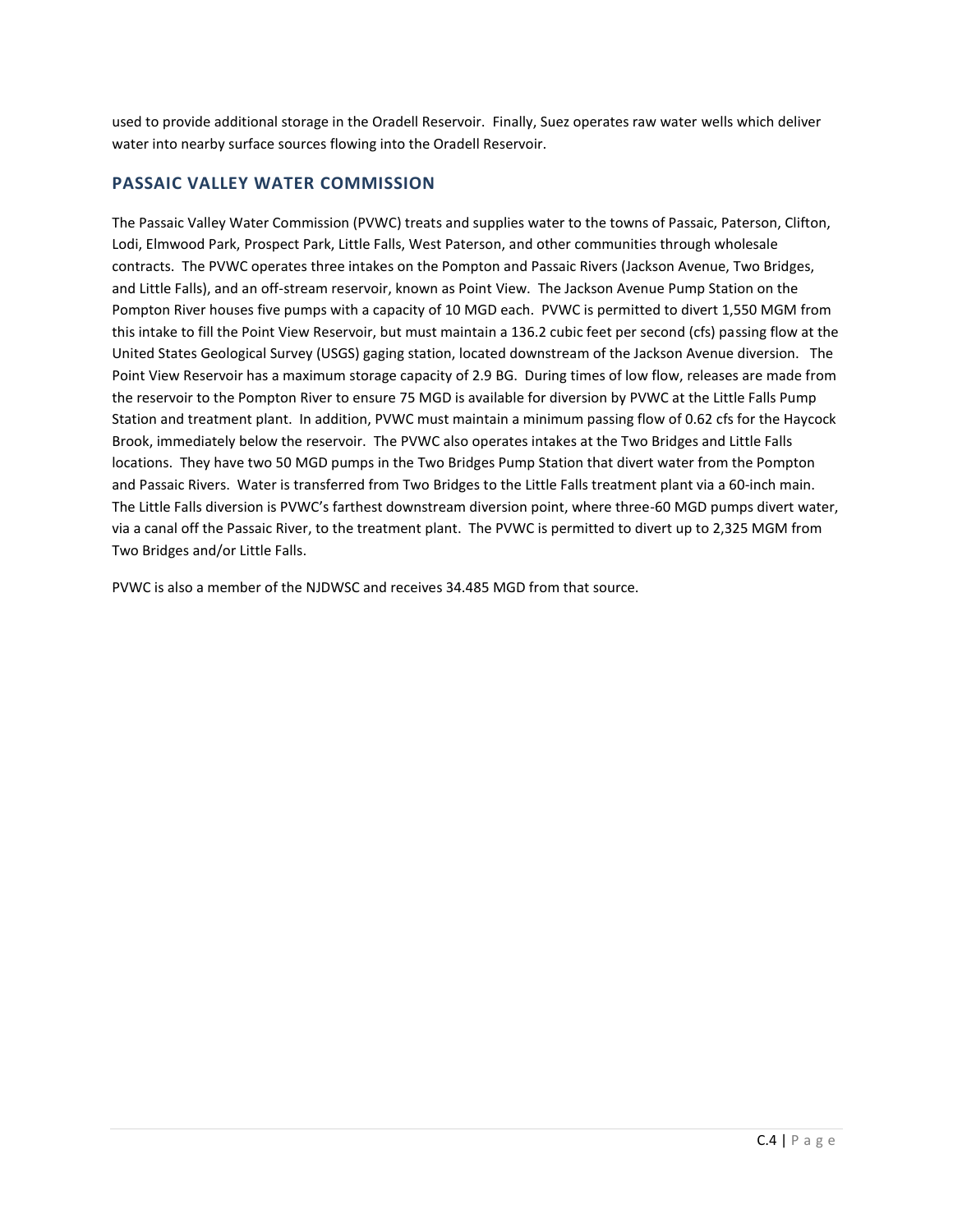#### **CITY OF NEWARK**

The City of Newark Water Department serves the City of Newark, Pequannock Township, the City of East Orange, Wayne Township, the Town of Bellville, the City of Elizabeth, and Bloomfield Township. The City of Newark's water sources lie within the Pequannock Watershed, in the Townships of Kinnelon, West Milford, Jefferson, Hardyston, and Vernon. The City of Newark also owns approximately 80% of the property surrounding its reservoirs. The five main reservoirs of the Newark system – Echo Lake, Canistear, Oak Ridge, Clinton, and Charlottesburg Reservoirs – are all located on the Pequannock River or its tributaries, and are all wholly reliant on gravity flow for storage. The combined storage of the five reservoirs is 14.80 BG, while the safe yield of the entire system is 49.1 MGD. Newark also receives 49.4 MGD from the NJDWSC system.

Newark's Pequannock System Reservoirs

- Echo Lake Reservoir is located in Passaic County, 1.6 miles north of Charlottesburg and 1.9 miles upstream from the mouth of the Macopin River. The reservoir has a drainage area of 4.35 square miles including the Matthews Brook diversion and a storage capacity of 2.004 BG at spillway elevation.
- Canistear Reservoir is located in Sussex County, 1.8 miles northeast of Stockholm. It has a drainage area of 6.08 square miles and a storage capacity of 2.407 BG at spillway elevation.
- Oak Ridge Reservoir is located in Passaic County, at the dam of the Pequannock River, 0.9 miles southwest of Oak Ridge. The reservoir has a drainage area of 27.3 square miles and a storage capacity of 3.909 BG at spillway elevation.
- Clinton Reservoir is located in Passaic County, at the dam on Clinton Brook, 2.0 miles north of Newfoundland, NJ. It has a drainage area of 10.5 square miles and a storage capacity of 3.518 BG at spillway elevation.
- Charlottesburg Reservoir is located in Passaic County, 1.1 miles upstream from the Macopin River, and 1.5 miles southeast of Newfoundland, NJ. It has a drainage area of 56.2 square miles and has a storage capacity of 2.964 BG at spillway elevation with its bascule gate closed. This reservoir is where the Newark diversion is taken, consequently being the most downstream of the five reservoirs.

### **CITY OF JERSEY CITY**

The Jersey City system is comprised of the Boonton Reservoir system and is owned by the City of Jersey City. Currently, operations of the Jersey City system have been granted to Suez under contract. The system supplies water to Jersey City, Caldwell, and Lyndhurst. The Boonton Reservoir System consists of two reservoirs located in the Rockaway River Watershed: Boonton Reservoir and Splitrock Reservoir. The system has a combined storage of 11.3 BG. The Boonton Reservoir is the southernmost of the two, and is the point of diversion for the water system treatment plant. A 7.9 MGD minimum passing flow requirement must be satisfied in the Rockaway River, downstream of the reservoir diversion. The safe yield of the system is 56.8 MGD and consists of only natural water flow into the reservoirs.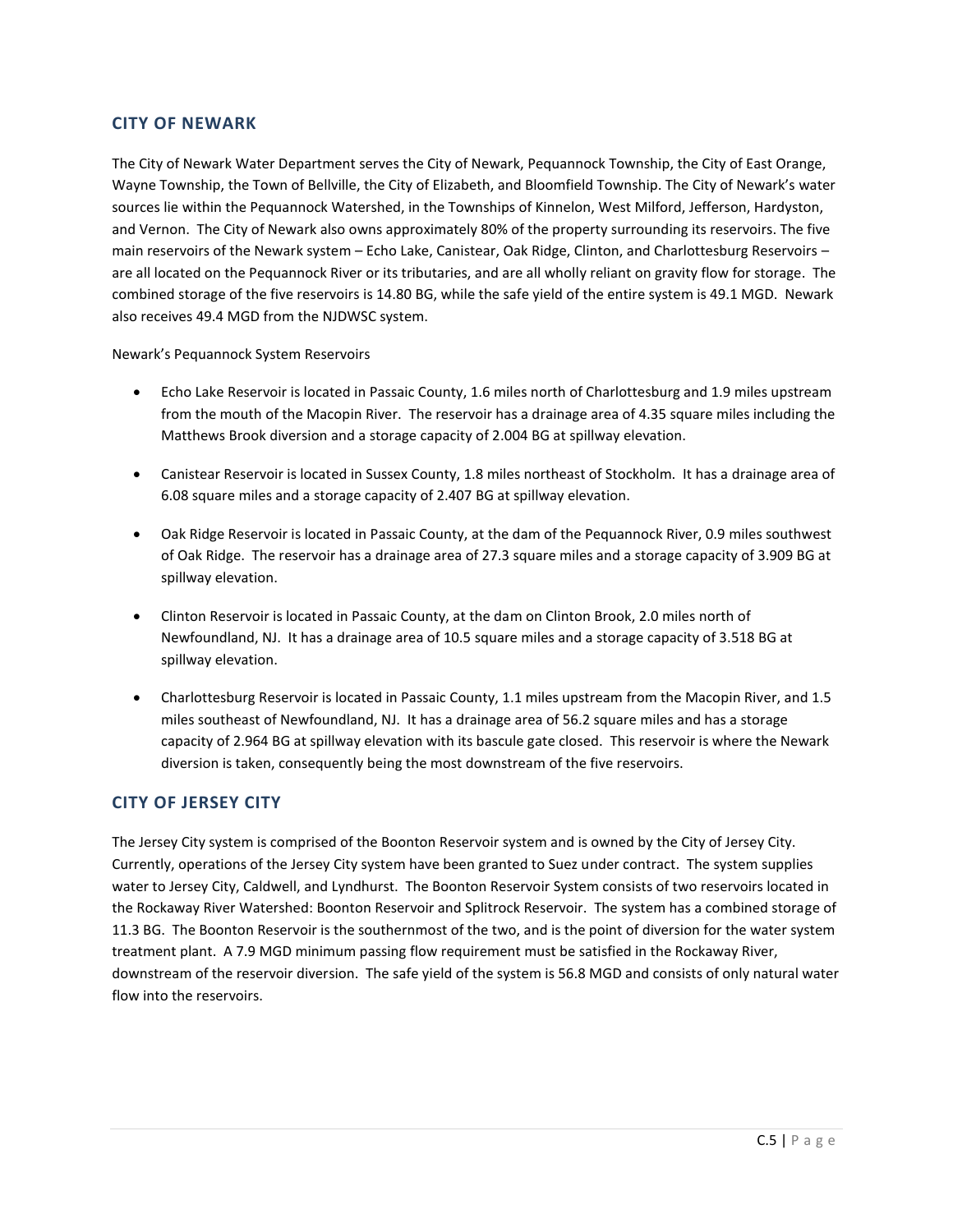### **NEW JERSEY AMERICAN WATER COMPANY - PASSAIC SYSTEM**

New Jersey American Water Company's Passaic system serves the following: Bedminster, Berkeley Heights, Bernard, Bernardsville, Chatham, Chester, Far Hills, Livingston, Long Hill, Maplewood, Millburn, New Providence, Short Hills, Springfield, Summit, West Orange and portions of City of Orange, Florham Park, Harding, Hillside, Livingston, Mendham, South Orange, Union, Warren, and Watchung. The Passaic System consists of a number of groundwater wells, three surface water intakes and three off-stream reservoirs located in the upper Passaic River Basin. These reservoirs are called Number 1, 2 and 3. The combined storage of the three is 2.84 BG. The safe yield of the entire system is 10.8 MGD, which is fed mainly by water pumped from two surface water sources – Canoe Brook and Passaic River.

## **CENTRAL DROUGHT REGION**

### **NEW JERSEY WATER SUPPLY AUTHORITY**

The New Jersey Water Supply Authority (NJWSA) owns and operates a surface water supply complex that indirectly supplies a large quantity of water to customers in Middlesex, Hunterdon, Mercer, Somerset, and Union. This complex is composed of three facilities: Spruce Run Reservoir, Round Valley Reservoir, and the Delaware & Raritan (D&R) Canal.

### **SPRUCE RUN AND ROUND VALLEY RESERVOIRS**

Spruce Run Reservoir is located on the Spruce Run just north of Clinton, New Jersey. It has a drainage area of 41 square miles and a storage capacity of 11 BG. It is filled through natural flow from its two largest tributaries -Spruce Run and Mulhockaway Creek – and discharges into the South Branch of the Raritan River near Clinton. Statutory passing flows of 40 MGD at the USGS gaging station at Stanton and 70 MGD at the USGS stream gage at Manville are required.

Round Valley Reservoir is located just east of Spruce Run Reservoir. It has a storage capacity of 55 BG and is almost entirely reliant on water pumped from the South Branch of the Raritan River at the Hamden Pumping Station since its drainage area is a mere 5.7 square miles. Water can be released as needed to either the Hamden Pumping Station or the South Branch of Rockaway Creek (a tributary of the Lamington River) by gravity lines.

Water released from either reservoir travels downstream to maintain flow at the intake of New Jersey American Water/Elizabethtown Water Company and at the intakes of other users. There is also a required statutory passing flow of 90 MGD at the USGS stream gage at Bound Brook.

The Spruce Run and Round Valley systems have a safe yield of 176 MGD at Bound Brook. This, in combination with the D&R Canal safe yield of 65 MGD provides the NJWSA with a total yield of 241 MGD.

### **DELAWARE & RARITAN CANAL**

Originally constructed in 1834 as a barge canal, the Delaware & Raritan Canal (D&R Canal) underwent extensive rehabilitation by the New Jersey Water Supply Authority in the 1980's. The D&R Canal is now operated to transfer water from the Delaware River into the Raritan River Basin for consumption. The feeder canal extends 22 miles along the Delaware River from Bull's Island, near Frenchtown, south to Trenton. The main canal runs 36 miles from Trenton to New Brunswick with a break at the Route 1 crossing.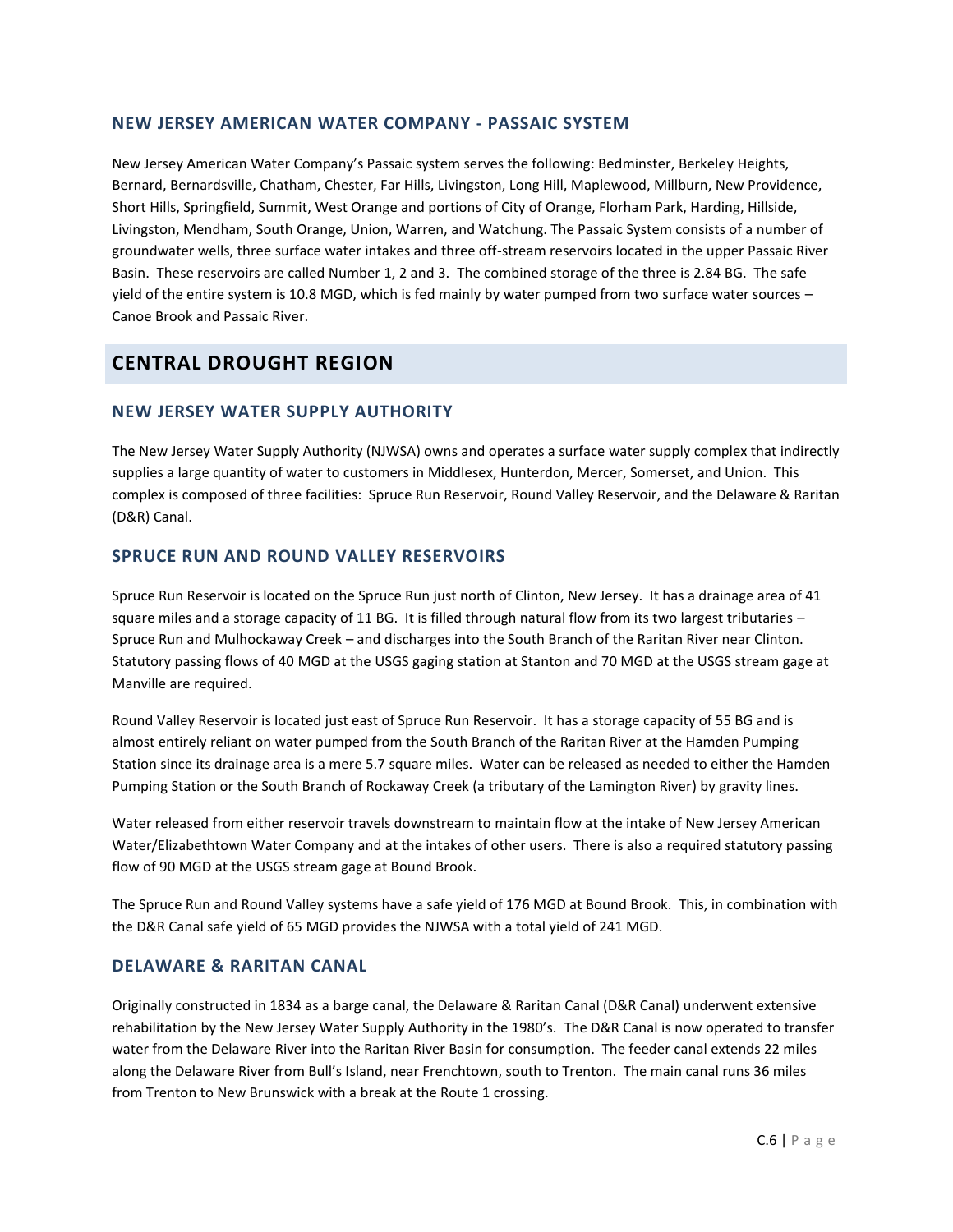The NJWSA is allocated up to 100 MGD of Delaware River water via the D&R Canal, although under the "1983 Good Faith Agreement" of the Delaware River Basin Commissioners, only 65 million gallons per day may be diverted during a Drought Warning or Emergency designated by the Delaware River Basin Commission. This potential reduction in allocation is currently reflected in the safe yield of the NJWSA System. Under the Flexible Flow Management Plan (FFMP), the Parties to the 1954 Supreme Court decree agreed to temporarily re-establish a portion of the allotment to 85 MGD under drought conditions.

Water in the D&R Canal is transported by gravity flow through Hunterdon, Mercer, and Somerset Counties along the path of the Millstone River to the Raritan River. Most of the safe yield of the system is diverted by purveyors at Bound Brook. At Bound Brook, the Raritan River, containing water released upstream from the Spruce Run and Round Valley Reservoirs, is directly adjacent to the D&R Canal, containing the Delaware River water. A pump station located at this point is able to transfer water between the Raritan River and D&R Canal.

## **COASTAL NORTH DROUGHT REGION**

## **NEW JERSEY WATER SUPPLY AUTHORITY - MANASQUAN RESERVOIR**

The New Jersey Water Supply Authority's Manasquan Reservoir supplies water directly or indirectly to the following: Avon-by-the-Sea, Belmar, Brielle, Keyport, Lake Como, Matawan, Red Bank, Sea Girt, Spring Lake, Spring Lake Heights, Wall Township and New Jersey American Water. The Manasquan Reservoir is located entirely within the Manasquan River drainage basin in southeastern Monmouth County and northeastern Ocean County. It is located on Timber Swamp Brook, which is a tributary of the Manasquan River. The reservoir has a usable capacity of 4.67 BG and a 740-acre surface water body area, while having a safe yield of 30 MGD. The drainage area above the reservoir on Timber Swamp Brook is approximately 3.3 square miles, while the drainage area above the reservoir intake on the Manasquan River is approximately 65 square miles. The intake for the reservoir is located on the Manasquan River at Hospital Road, less than a half-mile west of the Garden State Parkway in Wall Township. The minimum passing flow on Timber Swamp Brook is 0.969 MGD, while the minimum passing flow below the intake on the Manasquan River is 8 MGD.

## **BRICK TOWNSHIP MUNICIPAL UTILITIES AUTHORITY**

The Brick Township Municipal Utilities Authority (BTMUA) serves Brick, portions of Howell, and provides bulk sales to Point Pleasant Beach, Point Pleasant Borough, and Lakewood Township. The BTMUA has a number of groundwater wells (including those formerly owned by Parkway Water Company (PWC) due to BTMUA's acquisition of PWC), two surface water intakes on the Metedeconk River, and a reservoir. The reservoir is located on a 120-acre tract that borders Brick and Wall Townships, has a water surface area of approximately 90 acres, and holds approximately one billion gallons of water. The reservoir is operated as a pump/storage facility which is fed by a 42" ductile iron pipe which pumps water from the Metedeconk River to the reservoir and releases through the same pipe via gravity. The Metedeconk River is fed by a 70-square mile watershed that traverses seven municipalities in northern Ocean and southern Monmouth counties. The BTMUA draws water from two sources: the river, which supplies 74 percent of the water, and BTMUA's 2,000-foot-deep wells which draw water from the Raritan Magothy Aquifer. The existing allocation of the surface water system is 650 MGM, and 3.7 BG per year. The safe yield of the surface water system is calculated to be 17 MGD, based on the 1981 and 2002 droughts. In addition, the creation of the BTMUA reservoir (860 million gallons) increased the storage of the Coastal North Drought Region from 7.9 BG to 8.8 BG (an 11.39% increase). This system must maintain a passing flow at the North Branch of the Metedeconk River of 14 CFS.